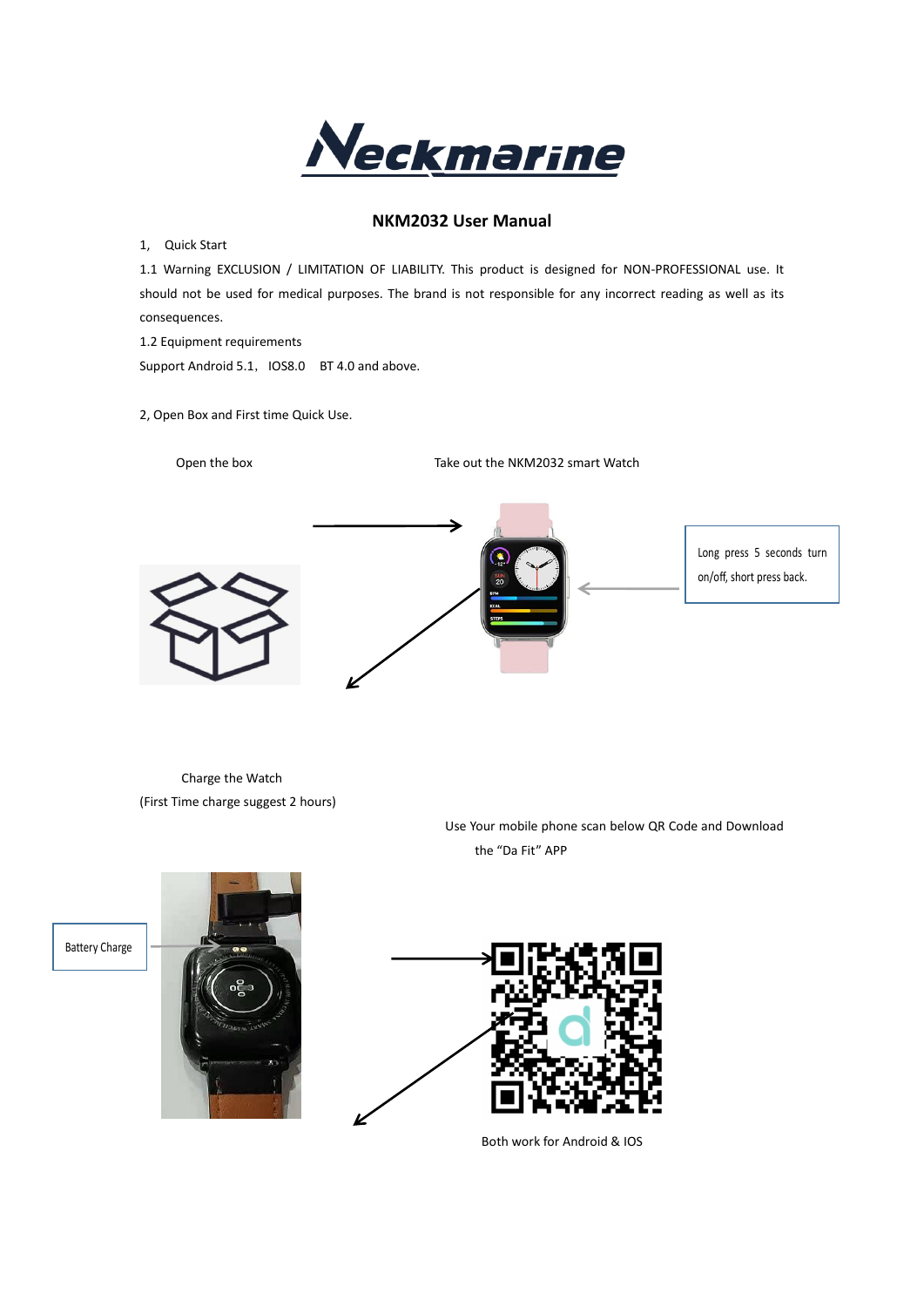Turn on the Bluetooth of your mobile phone

Synchronize the Smartwatch with the application (check that you have activated the Bluetooth of your phone) Open the app and set up your profile.

- Within the App go to device and click on "add a device"

- Choose your device from the NKM2032 list

### Important: After having connected your NKM2032 smartwatch to the "DaFit" APP

Open the "Settings" option on your Smartphone, select Bluetooth and verify that your Smartwatch appears in the list of connected devices twice. (This model of Smartwatch needs two Bluetooth connections, one for the normal operation of the watch and the other for the music and telephone audio options.)

| < Settings<br><b>Bluetooth</b> | <b>NKM2032</b> | Connected $(i)$ | <b>NKM2032</b><br>Cannected<br>FAIRD DE DAILY AT<br>$34%$ $1$ |  |
|--------------------------------|----------------|-----------------|---------------------------------------------------------------|--|
| Bluetooth                      | <b>NKM2032</b> | Connected $(i)$ |                                                               |  |
|                                |                |                 | <b>WATCH FACES</b>                                            |  |

Tips for the first time use:

2.1 Open the box, like the photo showed above, use the NKM2032 charging cable, then insert the USB to your laptop or any USB port with 5V to charge the Watch before use to ensure that the Watch is fully charged. The charging time is about 2 hours. To ensure that the charging contact is good. Please ensure that the metal surfaces are not dirty, oxidizing and impurities. When charging, the screen will display the charging symbol. If the device is not used for a long time, please be sure to replenish it every one month.

2.2 When the Watch is first paired with "APP", it will synchronize the time, date, and quantity of the Watch battery and display the symbol of success of the BT connection

2.3 How to Boot Device: Long press the watch key for 5 seconds and the Watch will boot.

2.4 How to Shut Down Device: At the watch face page, Long press the watch key 5 seconds, then choose to shut down. The watch will be turned off and with vibration.

## 3 Watch function interface

3.1 Watch face: long press the watch face, it can be changed to 4 different watch faces. showed Dates, Time etc. Customized watch face: go to APP "Da Fit"---Watch faces--Dial 4---Edit--Select picture---Choose photo--Done--Save--screen updating---Done. Then you can see the photo will be showed in your watch. More default watch faces: go to APP "Da Fit"---Watch faces--Discover more dials---Choose dial--Download immediately-----Done. Then you can see the dial will be showed in your watch.

3.2 From the watch face page, put your finger slide to left and right page. Showed below.

Others: In this page, you can set the dial switch, brightness etc.

Phone call: After connecting the smart watch to the phone, you can use the watch to dial and control the phone to make phone calls. You must keep the connection between the watch and the phone when using the phone call function.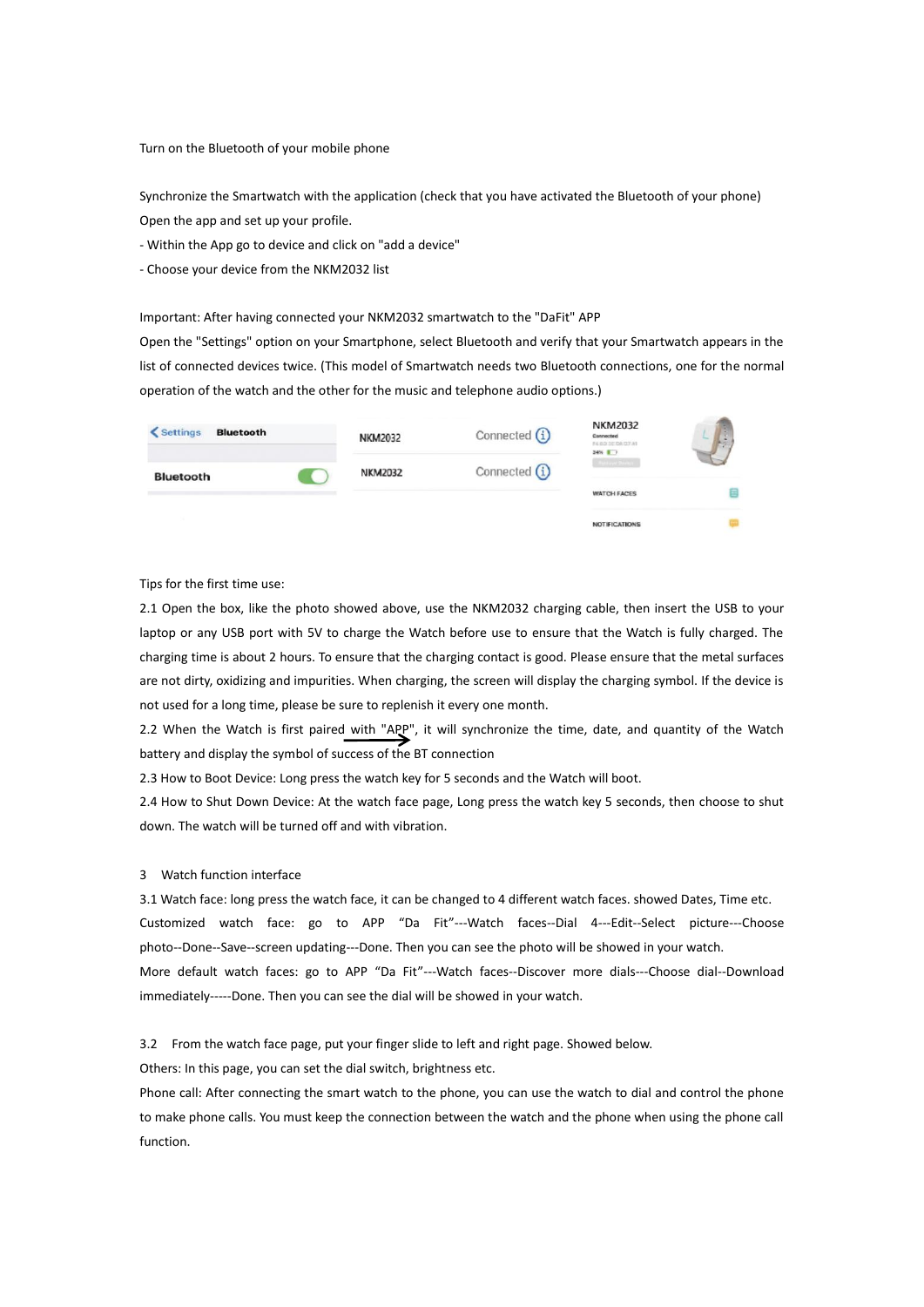Heart rate: The smart watch can record your heart rate throughout the day. You can also touch the page to start measuring your heart rate.

Weather: Could show current and tomorrow weather information on weather page. The weather information will be synchronized after connecting with the application, it will not be updated after a long connection.

Step counter: Smartwatch automatically tracks the steps performed on the screen. NOTE: Your movement stats are reset to zero at midnight.

Sleep Monitor: If you keep using Smartwatch while you sleep, it can provide the slept hours and quality of sleep. Sleep statistics both on the screen and in the APP.

Music Player: After connecting the device, you can remotely control the music player on your phone. Shutter: After pairing the devices you can remotely control your phone's camera from your watch

Blood pressure: Touch the blood pressure page to start measuring your blood pressure. On the blood pressure page, you can display the recently measured blood pressure data. Note that for the measurement of many health-related functions such as blood pressure measurement it is recommended to have been resting for a few minutes before sitting down and not talking during the measurement.

Stopwatch: Tap the start button on the stopwatch page to start timing and tap the stop button to stop the stopwatch.

Alarm: Set the alarm in the APP, the device will vibrate to remind you in time.

Flashlight: For situations where you have low vision.

3.3 In the watch face page, finger touch from top and down can go to page like below. Do not disturb: you can turn on or off do not disturb function. Brightness: you can adjust the brightness.



Styles change  $\Xi$ : you can change the display style like "Hive" and "List" style.

4 "Da Fit" APP functions introduction.

Watch faces: You can change the watch dials or customize the watch faces.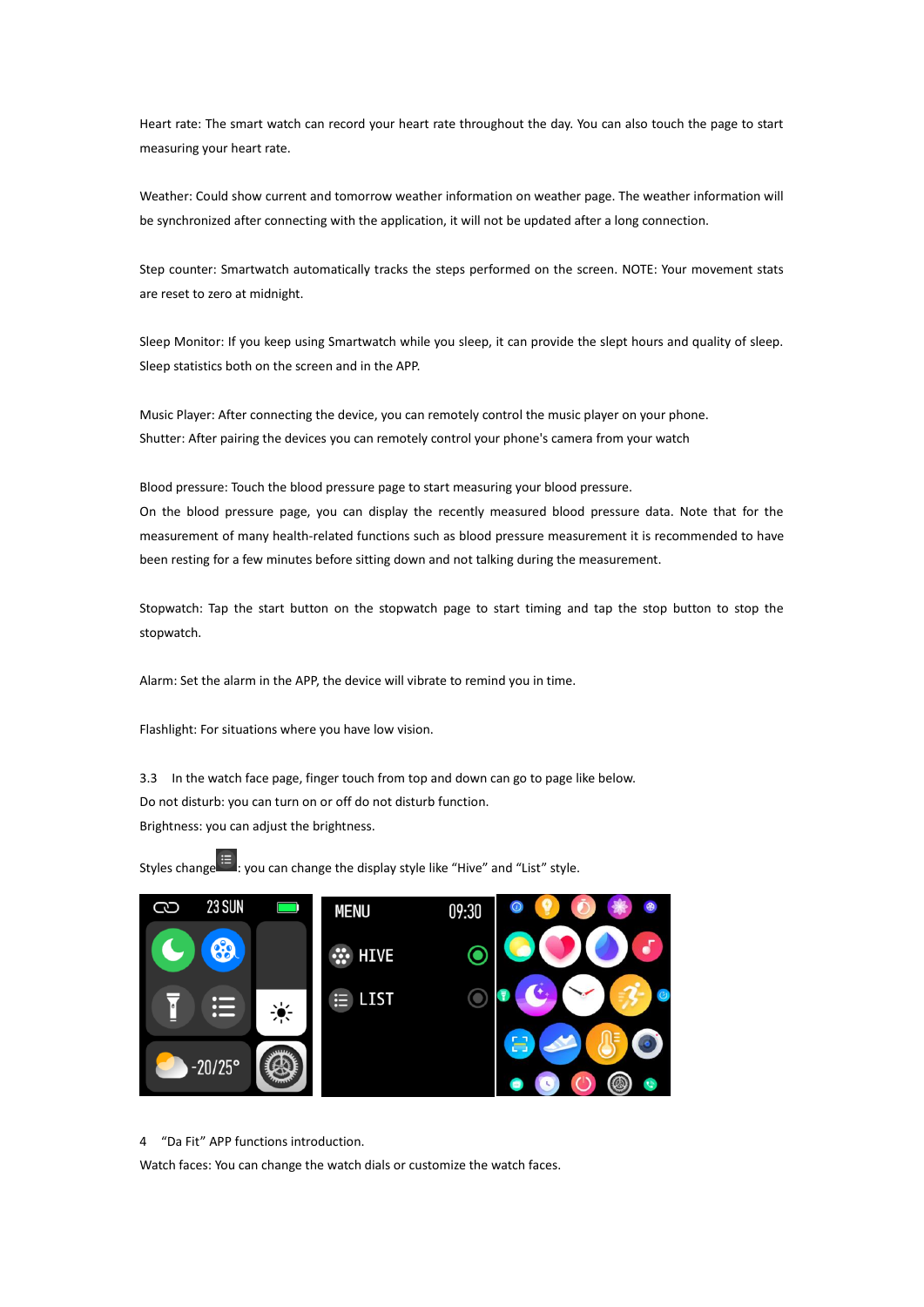Notifications: the mobile phone APP messages notifications push. Such as phone, messages, facebook, twitter ,whatsApp etc.

Alarms: set the alarms.

Shutter: this function will control your mobile phone to take photos from watch.

Favorite Contacts: you can add your mobile phone contacts to your watch.

Others: you can set drink water reminder, set your watch languages etc.

Upgrade: upgrade the watch software when necessary.

| <b>WATCH FACES</b>       | $\overline{\phantom{a}}$ | Me      |          |
|--------------------------|--------------------------|---------|----------|
| <b>NOTIFICATIONS</b>     |                          | Profile | 屈        |
| <b>ALARMS</b>            | a                        | Goal    | 7000STEP |
| <b>SHUTTER</b>           | Ō                        | Health  |          |
| <b>FAVORITE CONTACTS</b> | 8                        | About   |          |
|                          |                          |         |          |
| <b>OTHERS</b>            |                          |         |          |
| <b>UPGRADE</b>           |                          |         |          |

5 Parts introduction Smart Watch \*1 Charging Cable \*1 Packaging \* 1 User manual \*1

#### Warranty

Your device is water-resistant, which means it is rain-proof and splash-proof and can stand up to even the sweatiest workout. Do not expose the watch to hot water.Do not expose the watch to high temperatures such as going into a sauna or similar circumstances.. Liability exclusion for inappropriate use

NOTE: Do not swim with your Smart Bracelet. We also don't recommend showering with your wristband; though the water won't hurt the device,wearing it 24/7 does not give your skin a chance to breathe.Whenever you get your bracelet wet,dry it thoroughly before putting it back on.Do not use the watchin contact with sea water, corrosion will damage it. If it happens accidentally rinse with fresh water and dry it.

The smart watch fails due to unauthorized disassembling, assembling or refitting.

- The smart watch fails or is damaged due to any artificial damage or any third - party mistake or misuse (such as water entry, cracking by any external force, or scratches on any peripheral component).

- If the smart watch needs to be repaired, take it to us or any dealer of us. As for all of its functions, please refer to the smart watch you purchased.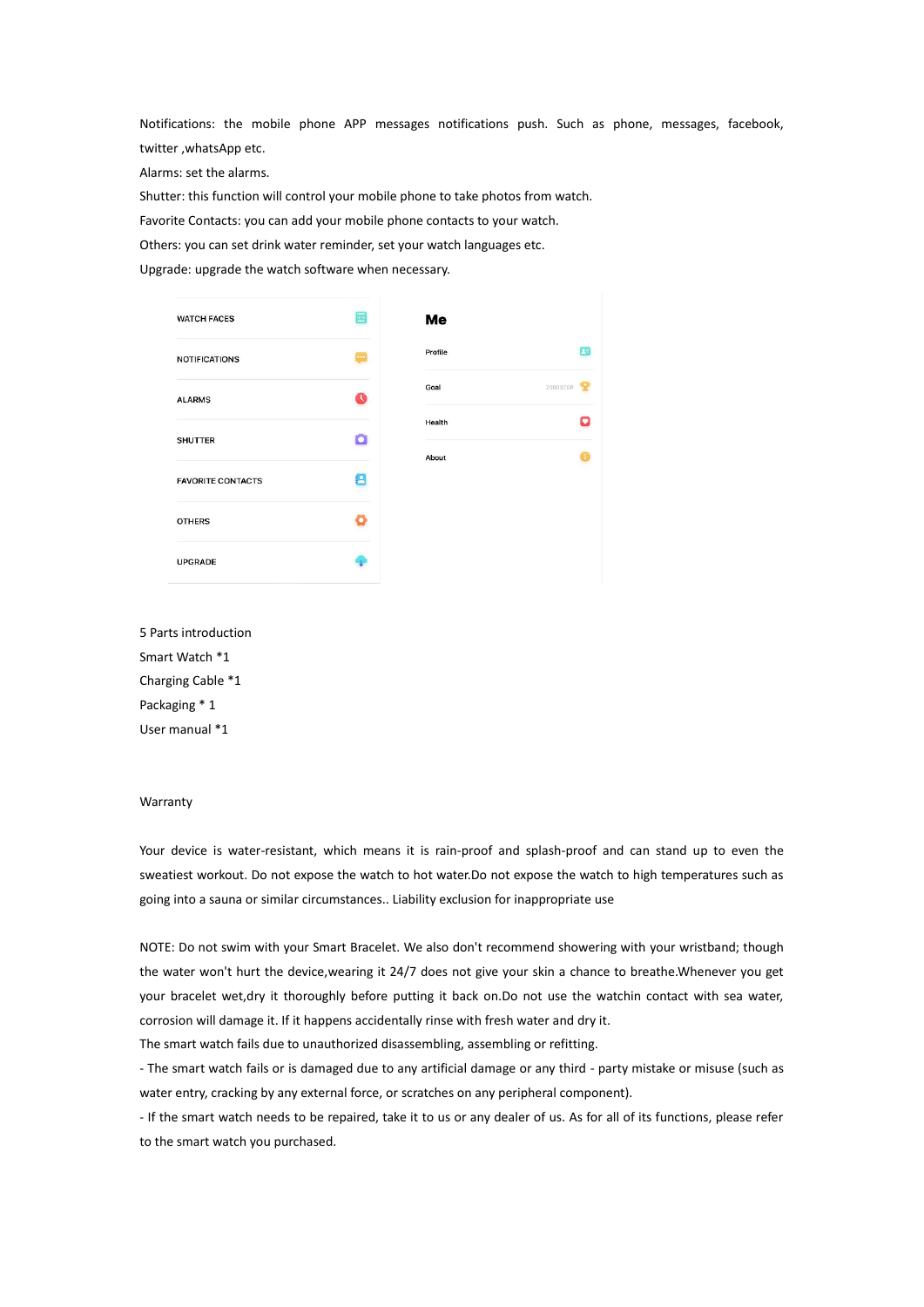

## **NKM2032 Manual del usuario**

1. Guía rápida.

1.1 Advertencia EXCLUSIÓN/LIMITACIÓN DE RESPONSABILIDAD. Este producto está diseñado para ser usado de modo NO PROFESIONAL. No deberá ser usado para propósitos médicos. La marca no se hace responsable ante cualquier lectura incorrecta así como sus consecuencias

1.2 Requisitos del equipo: Compatible con Android 5.1, IOS8.0 BT 4.0 y superior.

2. Abrir la caja y usar por primera vez.

Abrir la caja **Coger el smart Watch NKM2032** 



Cargue el reloj: (Recomendamos una carga inicial de 2 horas)

Utilice el escaneo de su teléfono móvil debajo del código QR y descargue la APLICACIÓN "Da Fit"

En caso de no disponer de la aplicación de escaneo en su smartphone, busque en Apple store o Play store la App Da Fit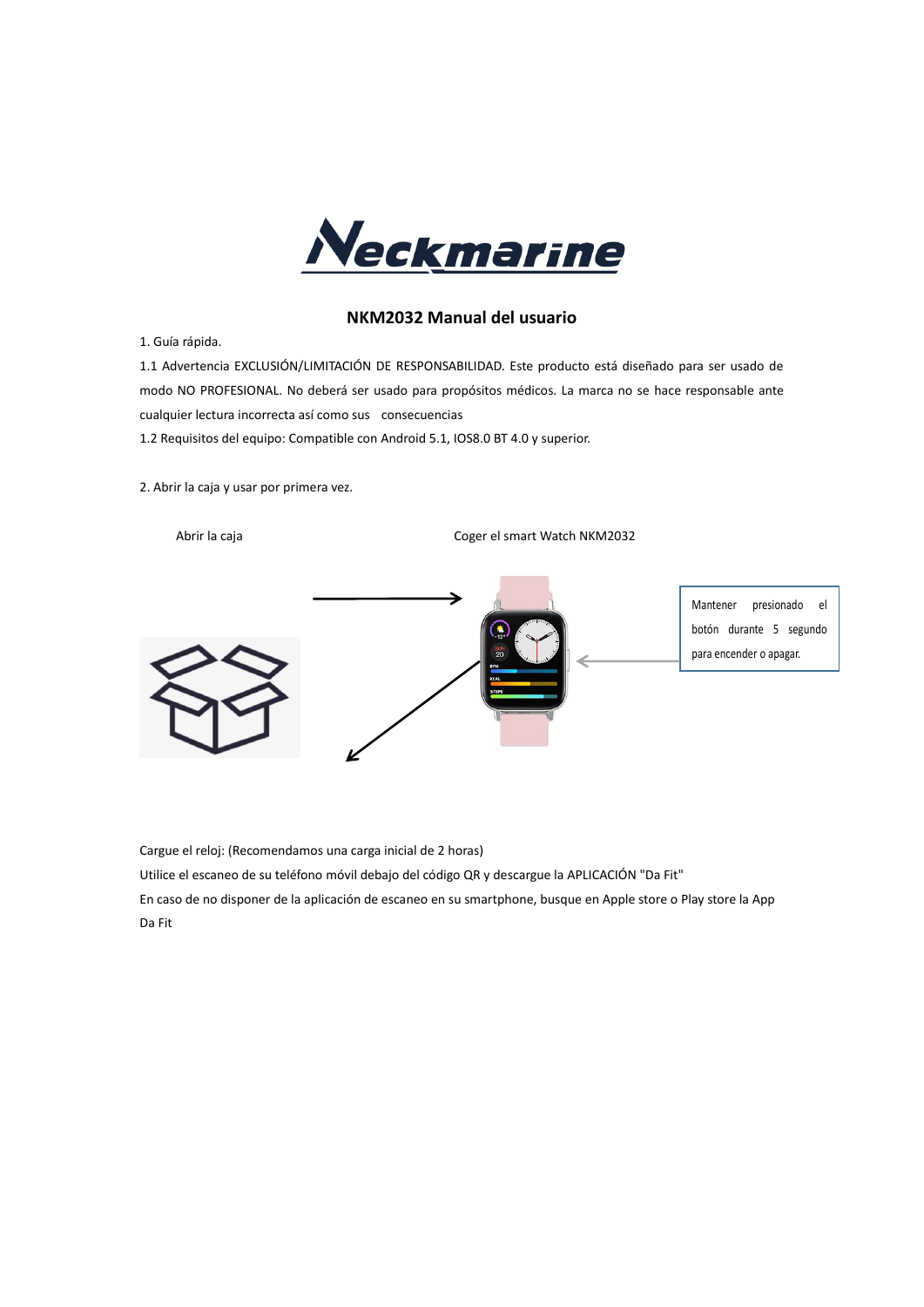Toma para carga de batería, a través de USB





Ambas funcionan para Android e iOS

Encienda el Bluetooth de su teléfono móvil

Sincronizar el Smartwatch con la aplicación (verifique que tiene activado el Bluetooth de su teléfono) Abra la aplicación y configure su perfil. (Dar permiso a las aplicaciones para que funcionen las notificaciones en el reloj)

- Dentro de la App vaya a dispositivo y haga clic en "agregar un dispositivo"

- Elija su dispositivo de la lista NKM2032

Importante: Después de haber conectado en la APP "DaFit" su smartwatch NKM2032

Abra en su Smartphone la opción "Ajustes" seleccione Bluetooth y verifique que su Smartwatch aparece en la lista de dispositivos conectados por duplicado. (Este modelo de Smartwatch necesita dos conexiones de Bluetooth una para el funcionamiento normal del reloj y otra para las opciones de audio música y telef.)

| < Settings<br><b>Bluetooth</b> | <b>NKM2032</b> | Connected $(i)$ | <b>NKM2032</b><br>Cannected<br>FAIRD 3E DAILY AT<br>34% 17 |  |
|--------------------------------|----------------|-----------------|------------------------------------------------------------|--|
| Bluetooth                      | <b>NKM2032</b> | Connected (i)   | arkaue Dean<br><b>WATCH FACES</b>                          |  |
|                                |                |                 | <b>NOTIFICATIONS</b>                                       |  |

Consejos para el primer uso:

2.1 Abra la caja, como la foto que se muestra arriba, use el cable de carga NKM2032, luego inserte el USB a su computadora portátil o cualquier puerto USB con 5V para cargar el reloj antes de usarlo para asegurarse de que esté completamente cargado. El tiempo de carga es de aproximadamente 2 horas. Para asegurarse de que el contacto de carga sea bueno, asegúrese de que las superficies metálicas no estén sucias, oxidadas e impurezas. Al cargar, la pantalla mostrará el símbolo de carga. Si el dispositivo no se usa durante mucho tiempo, asegúrese de cargarlo cada mes.

2.2 Cuando el reloj se empareja por primera vez con la "APLICACIÓN", sincronizará la hora, la fecha y la cantidad de la batería del reloj y mostrará el símbolo del éxito de la conexión BT.

2.3 Cómo iniciar el dispositivo: Mantenga presionada la tecla del reloj durante 5 segundos y el reloj se iniciará.

2.4 Cómo apagar el dispositivo: en la página de la pantalla del reloj, mantenga presionada la tecla del reloj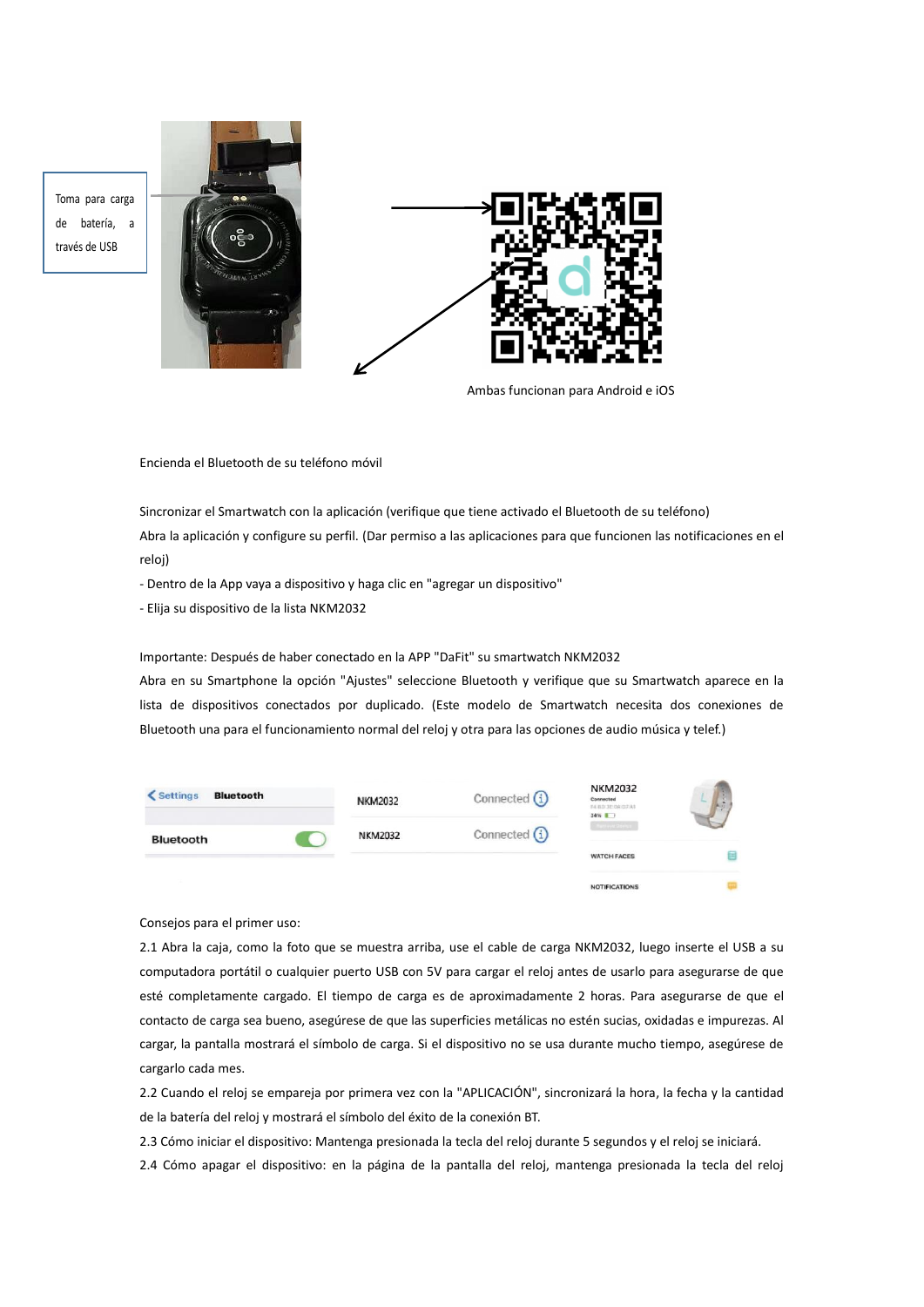durante 5 segundos y luego elija apagar. El reloj se apagará y vibrará.

3 Interfaz de función de reloj

3.1 Esfera del reloj: mantenga presionada la esfera del reloj, se puede cambiar la esfera incluye 4 modelos diferentes.

Esfera del reloj personalizada: vaya a la APLICACIÓN "Da Fit" --- Esferas del reloj - Marque 4 --- Editar - Seleccione la imagen --- Elija la foto - Listo - Guardar - actualización de la pantalla --- Listo. Entonces puedes ver que la foto se mostrará en tu reloj.

Más esferas de reloj predeterminadas: vaya a la APLICACIÓN "Da Fit" --- Esferas de reloj - Descubra más esferas ---Elija esfera - Descargar inmediatamente ----- Hecho. Entonces puede ver que el dial se mostrará en su reloj.

3.2 Desde la página de la pantalla del reloj, desliza el dedo hacia la página izquierda y derecha. Mostrado a continuación.

Otros: en esta página, puede configurar el selector, el brillo, etc.

Llamada telefónica: Después de conectar el reloj inteligente al teléfono, puede usar el reloj para marcar y controlar el teléfono para hacer llamadas telefónicas. Debe mantener la conexión entre el reloj y el teléfono cuando utilice la función de llamada telefónica.

Ritmo cardíaco: El reloj inteligente puede registrar su frecuencia cardíaca durante todo el día. También puede tocar la página para comenzar a medir la frecuencia cardíaca.

Clima: Podría mostrar la información meteorológica actual y mañana en la página meteorología. La información meteorológica se sincronizará después de conectarse con la aplicación, no se actualizará después de una conexión prolongada.

Contador de pasos: Smartwatch rastrea automáticamente los pasos realizados en la pantalla. NOTA: Tus estadísticas de movimiento se restablece a cero a la medianoche.

Monitor del sueño: Si sigue usando Smartwatch mientras duerme, puede proporcionar las horas dormidas y la calidad de sueño. Estadísticas de sueño tanto en la pantalla como en la APLICACIÓN.

Reproductor Música: Después de conectar el dispositivo, puede controlar a distancia el reproductor de música en su teléfono.

Obturador: Después de sincronizar los dispositivos puedes controlar remotamente la cámara de tu teléfono desde tu reloj

Presión sanguínea: Toque la página de presión arterial para comenzar a medir su presión arterial. En la página de presión arterial, puede mostrar los datos medidos de presión arterial de los últimos tiempos. Tenga en cuenta que para la medición de muchas funciones relacionadas con la salud como medición de la presión arterial se recomienda haber estado unos minutos antes en reposo estar sentado y no hablar durante la medición.

Cronómetro: Toque el botón de inicio en la página del cronómetro para comenzar a cronometrar y toque el botón de detener para detener el cronómetro.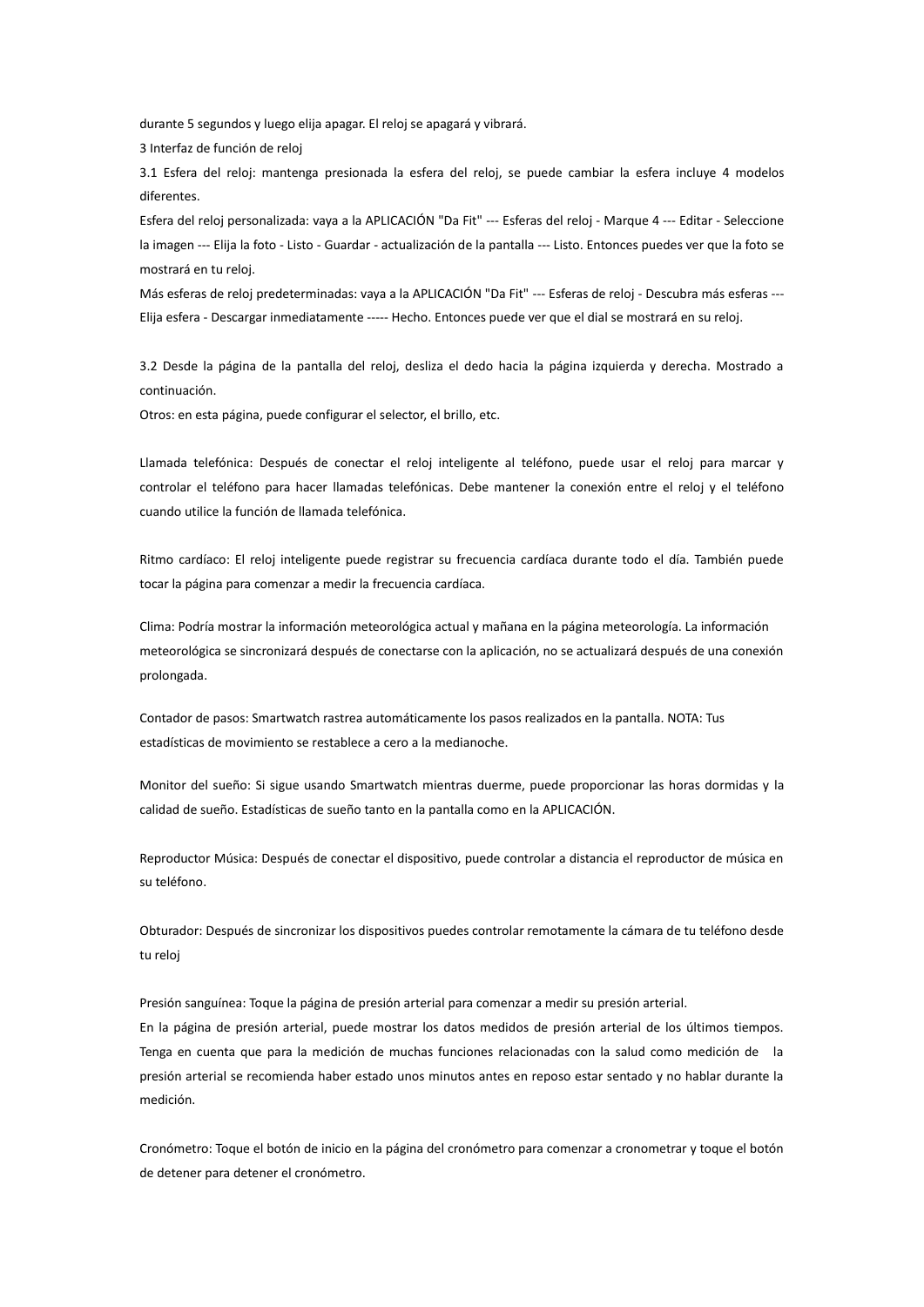Alarma: Configure la alarma en la APLICACIÓN, el dispositivo vibrará para recordarlo a tiempo.

Linterna: Para situaciones en las que se encuentre con poca visión.

3.3 En la página de la pantalla del reloj, deslice el dedo desde arriba hacia abajo y puede ir a la página como la que se muestra a continuación.

No molestar: puede activar o desactivar la función No molestar.

Brillo: puede ajustar el brillo.

Cambio de estilos: **E** puede cambiar el estilo de visualización como el estilo "Hive" y "List".



4 Introducción a las funciones de la APLICACIÓN "Da Fit".

Esferas del reloj: puede cambiar las esferas del reloj o personalizar las esferas del reloj.

Notificaciones: las notificaciones de tu teléfono móvil se mostrarán también en el reloj. Como teléfono, mensajes,

facebook, twitter, whatsApp, etc.

Alarmas: configura las alarmas.

Obturador: esta función controlará su teléfono móvil para tomar fotos desde el reloj.

Contactos favoritos: puede agregar los contactos de su teléfono móvil a su reloj.

Otros: puede configurar el recordatorio de beber agua, configurar los idiomas de su reloj, etc.

Actualización: actualice el software del reloj cuando sea necesario.